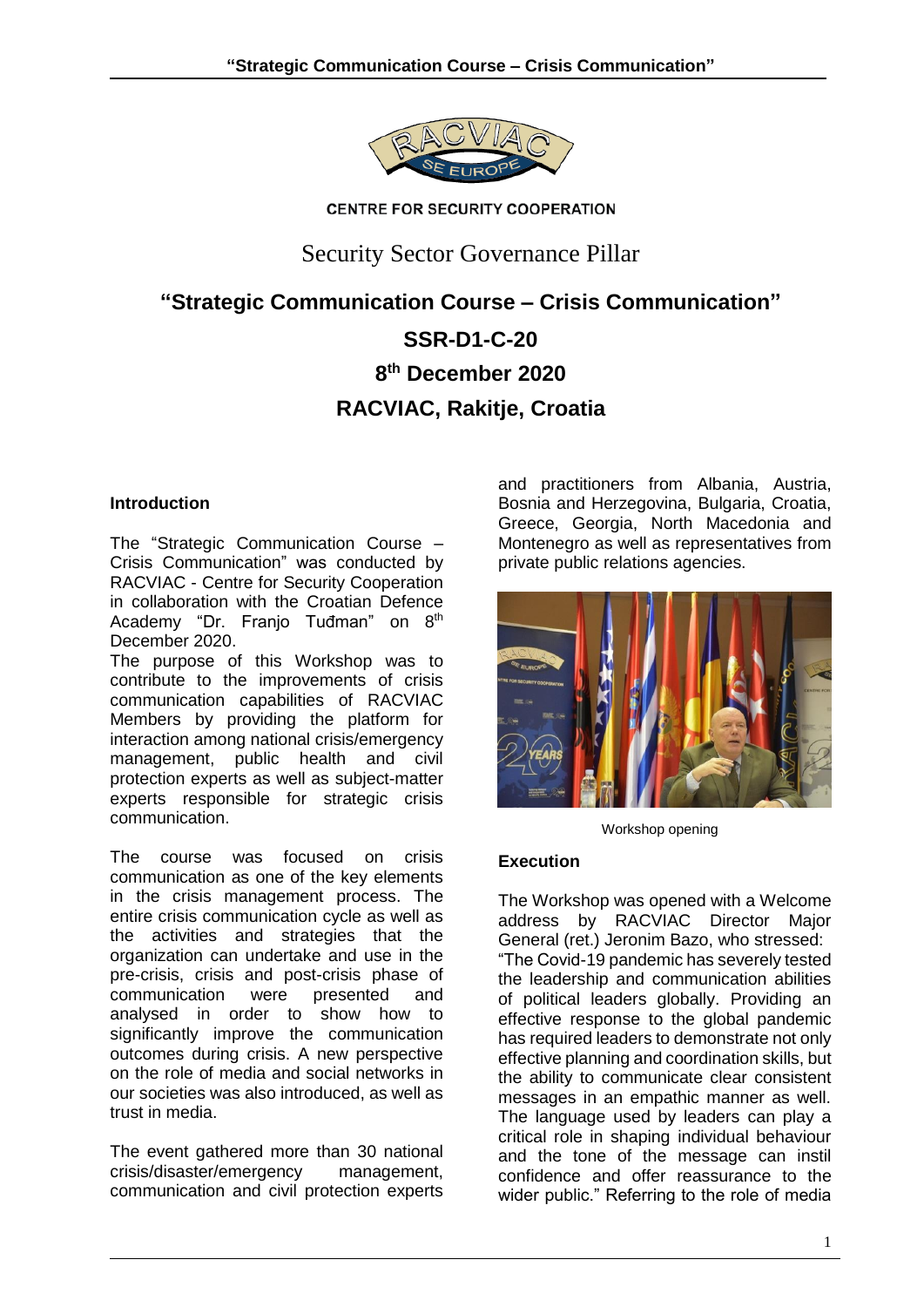Director Bazo concluded: "In that regard, the media play a crucial role in disseminating information about a crisis but also help frame the crisis, educate the public and report on the effectiveness of the crisis response. However, there is the potential for distortion and sensationalism, particularly in the absence of clear, consistent and accurate information from leaders".

The first lecture: *Fundamentals of Strategic Crisis Communication*, was delivered by Dr Damir Jugo, Dean of Edward Bernays University College in Zagreb.



Professor Damir Jugo, PhD, Edward Bernays University College, Zagreb

Crises have an element of surprise, demand immediate response and concrete action and are out of organization's control.

"When a crisis is handled from a communication aspect one should keep in mind that crisis is not about what actually happened, rather about what people think happened," he said.

Strategic approach to crises implies looking ahead, predicting, identifying, analysing and conducting and at the same time developing procedures that will help us prevent or effectively handle crises.

Key goal of this approach is to make as much as possible in advance, before the crisis has occurred, with the aim of considering different options without pressure or panic.

In communication terms, the aim is to develop tools, techniques and tactics for all possible scenarios: (1) identify all key audiences, (2) pre-create messages for each of them and (3) prepare feedback channels.

The most common phase model used in communication: pre-crisis, crisis and postcrisis (recovery) phase.

#### Pre-crisis phase:

Necessary activities:

- seek for warning signs and consider all response options in advance;
- identify internal and external risks that can lead to a crisis;
- create organization's crisis portfolio with strategies developed for every possible situation;
- define crisis team and create an official crisis plan.

## Crisis phase:

Professor Jugo underlined that crises drastically increased the people's need for information but at the same time, limited their capacity of processing them.

Most important characteristics during crisis: *Quickness* – the first info always needs to be communicated by the organization itself;

*Consistency* – the organization needs to communicate with "one voice" throughout the crisis;

*Openness* – the organization and its management need to be available, accessible and achievable during the crisis. The problem would not disappear without

response, professor Jugo stressed, and the public would less remember the crisis itself and more the response to it.

During crisis it is essential to answer the questions from the media and the public while the level of detail depends on the situation. Media should be considered as allies in transmitting the message convincingly to the public. Internal communication is also very important because internal stakeholders should be informed timely about all relevant information.

## Post crisis phase:

"Most common mistake is to stop communicating with the public once the crisis is over," professor Jugo said.

In this phase it is essential to continue communication including on the scale of damage the crisis has caused. Also, the crisis team and crisis plan should be adjusted once the crisis is over.

Professor Jugo concluded that it was of crucial importance to have continuous dialogue between an organization and its public before, during and after a negative event and that the level of public confidence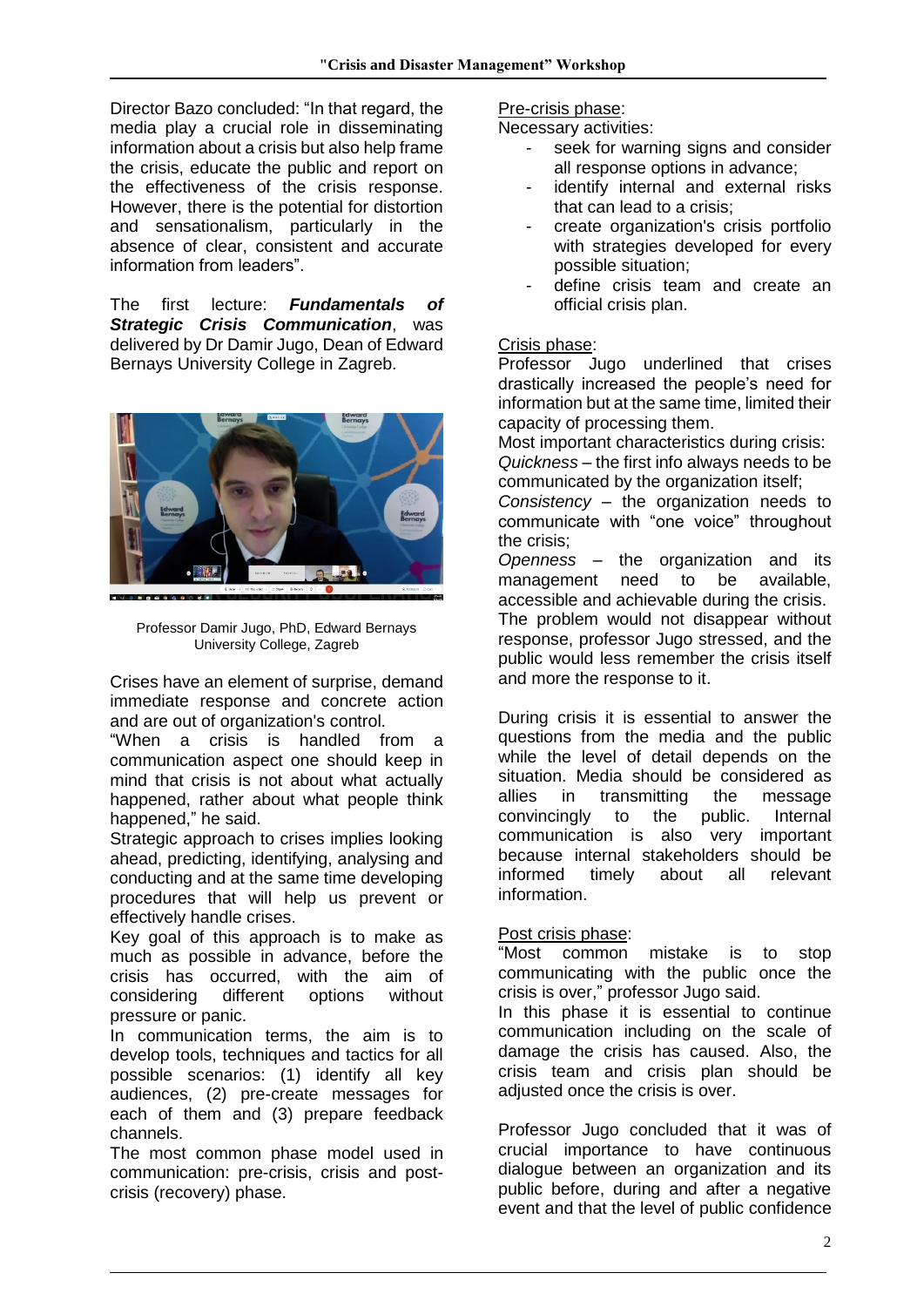was the best tool to measure efficiency of Crisis Communication Management.



Workshop session

The second lecture: *The Role of Media in Crisis Communication*, was delivered by Dr Igor Kanižaj, Faculty of Political Science in Zagreb.



Professor Igor Kanižaj, Faculty of Political Science, Zagreb

Professor Kanižaj started the lecture by presenting the trust in media, saying that according to the research done by European Broadcasting Union in 2020 40% of the EU population had low or no trust in media. When it came to social networks they were generally not trusted across Europe: 32 out of 33 European countries had negative net trust index, he added.

Furthermore, today's reality was an unstable communication environment where it was very difficult to predict how the media would accept the information or how the public would react to it, he continued. "The media are just one of the many stake-holders in crisis communication," professor Kanižaj said. In crisis, including the current coronavirus pandemic, we should not focus on the media and neglect some even more interesting or important stake-holders, he stressed.

During the last 15 years the whole media context (media habits and technology) has changed although we still need or "hunger" for information. One of the greatest changes in the use of media and social networks in recent years has been a shift of focus on a more visual content. Challenges and changes happened in the newsroom as well, and finding a good journalist educated in a specific area such as military or health is very difficult.

There is also a change in human' behaviour. Making journalists out of the audience led to the increased role of a prosumer. Previously we had a producer of media content and a consumer (more passive in the process), while today we have totally new perspective with a prosumer (consumer who at the same time produces information) having a central role in the process.

When drafting a crisis plan we have to keep in mind that our public is fragmented, there is no one specific media used. And even having a good crisis plan does not exclude provocation or manipulation by someone from the outside who could use hoaxes, trolls, bots, fake accounts etc. and thus weaken the organization's credibility.

Dr Kanižaj explained the special role of news media where the focus is on drama and negativity, events are presented instead of issues, personalities are promoted instead of policies and there is fragmentation and superficiality as well as a lack of relevance.

Professor Kanižaj concluded that, in order to manage crisis successfully, it was very important to build proactive, long-term, and honest relationship with media.

In continuation, two case studies presenting good and bad example of crisis communication were presented by RACVIAC's Public Affairs Officer MAJ Marija Čičak.